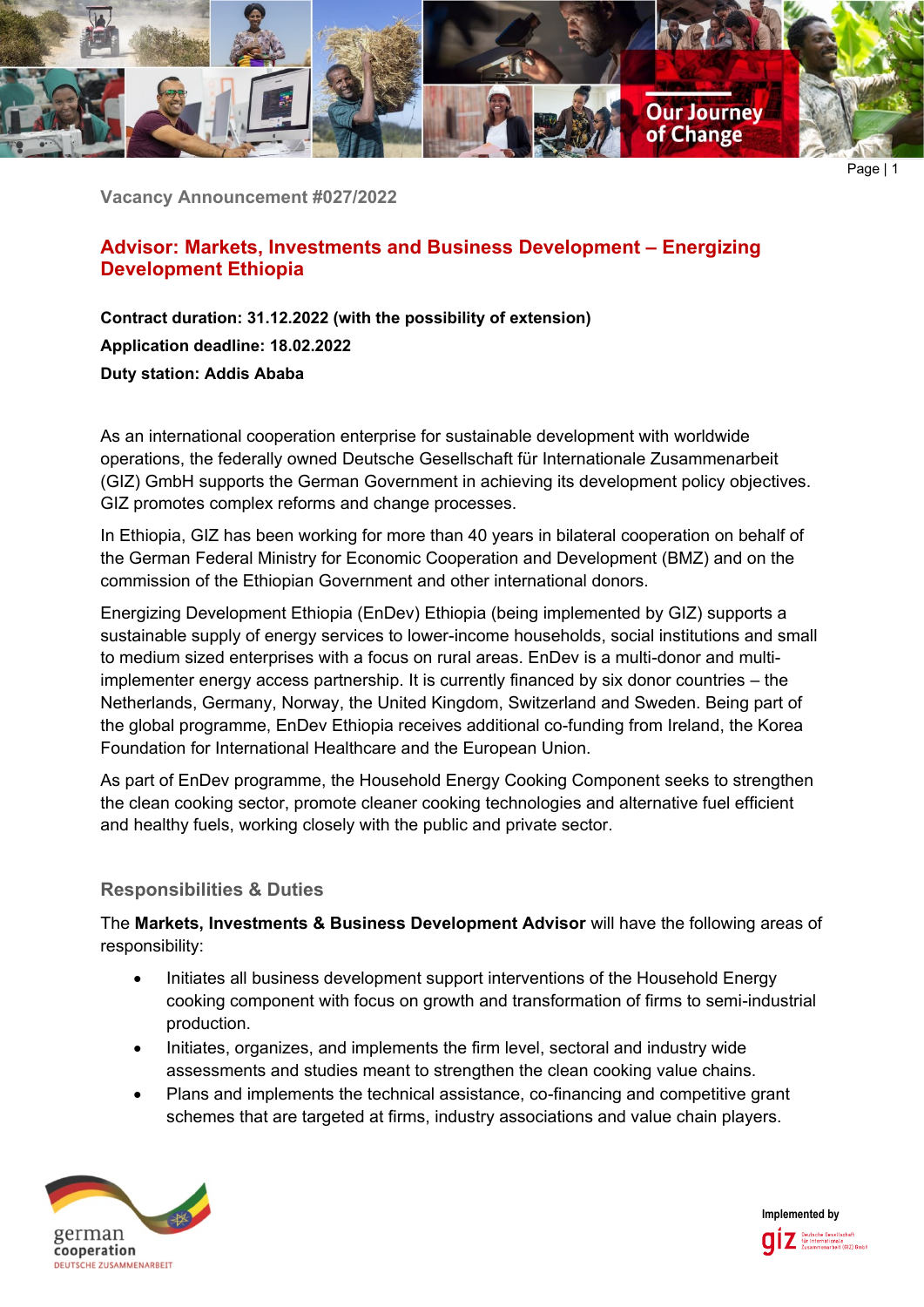

- Produces the implementation plan and organizes the rolling out of public private dialogues as well as other platforms of discussions between private sector players and public sector agencies.
- Conceptualizes, formulates, strategizes and implements plans for creating a favourable environment for FDI and local investment in the clean cooking sector as per the directives of the cooking component.
- Collaborates with other team members for crafting, developing and furthering policy/regulatory reforms that ease the market barriers to clean cooking sector market players.
- Takes part in the design, implementation and monitoring of awareness creation, promotional and mentoring/coaching activities of the cooking component.
- Technical advisory on project identification and funding proposal development.
- Technical advisory on funds acquisition from national, international, public and private sources.
- Follow-up on funds disbursement and technical advisory on financial reporting.
- Technical advisory of public, private and other stakeholders relevant for the component's activities.
- Support of the component's team members as well as external consultants and other service providers hired for the implementation.
- General support of the planning and implementation of the Cooking Component.
- Contribution to monitoring, evaluation and knowledge management of all relevant activities within his/her component.

# **Tasks**

Within the above broader context, the market, investments and business development advisor will fulfil the following tasks:

# **Technical Engagement & Implementation Processes**

- Crafts the terms and conditions for the semi-industrialization support scheme of ICS producers, and follows the implementation of the same.
- Creates and implements the framework of engagement between ICS producers under a cost-sharing scheme and assigned technical experts.
- Designs the detailed content, structure and timeline of the capacity building trainings to be provided for executives of semi-industrial ICS producers.
- Collaborates with other team members, particularly with the policy advisor for the Household Energy Component, on establishing the terms and conditions for the competitive growth grant scheme of ICS producers.
- Designs and leads the implementation of an effective and efficient coaching and mentoring schemes for clean cooking sector producers, industry associations, government agencies, sector associations and other local level stakeholders.



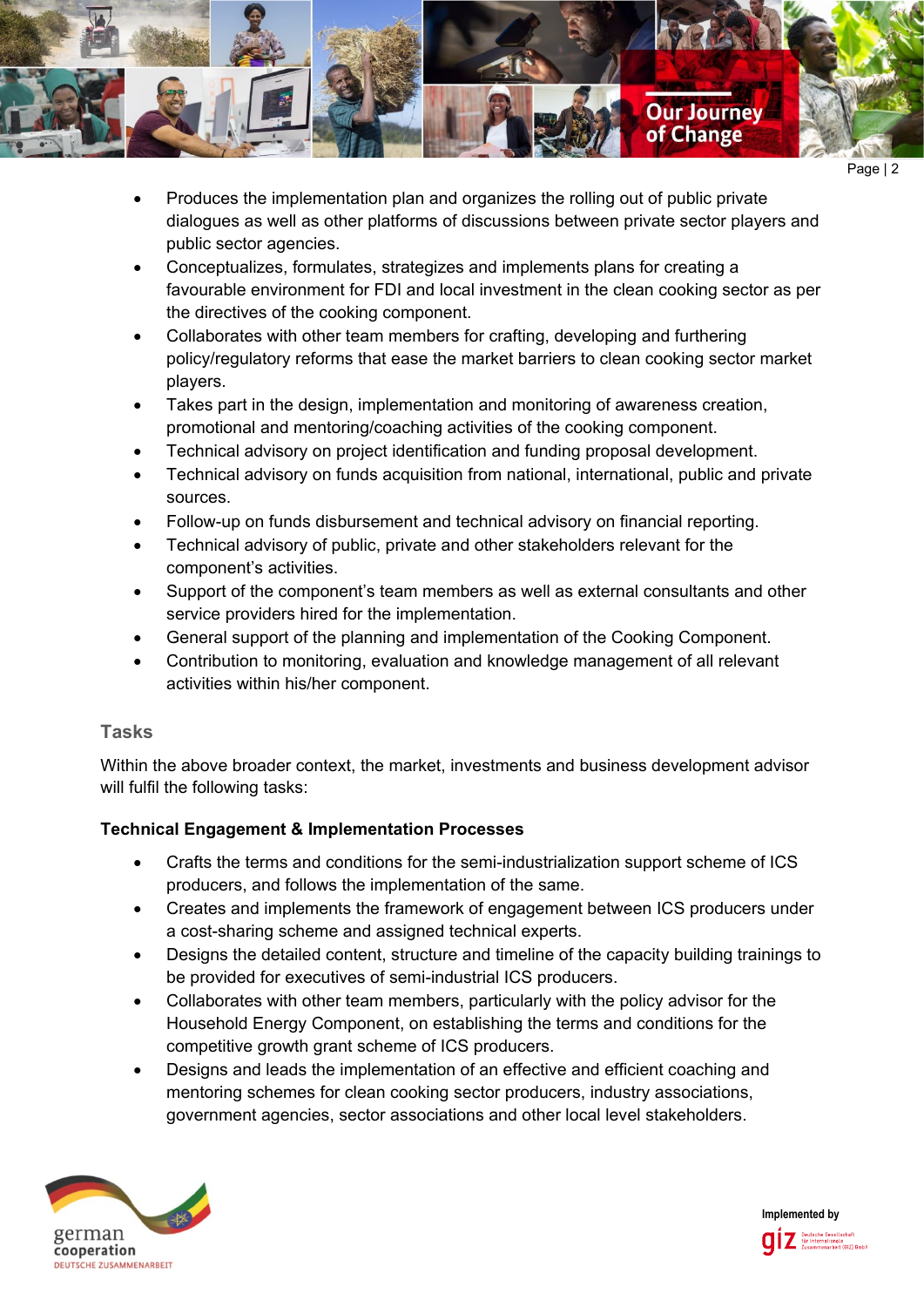

- Runs the operational support system to the national briquetting dialogue platform and serves as the focal person for the same.
- Defines and enforces the ToR of engagement for consultants and commissioned contractors in TAs, needs assessment, diagnostic studies, gap assessment studies, event organization and promotional activities.
- Prepares concept notes, ToRs, work plans, write-ups and other essential materials that constitute the planning and realization of subcomponent objectives.
- Identifies the capacity gaps of subcomponent staff at HQ as well as regional levels, and crafts strategies for redressing them.
- Produces and takes part in the evaluation of tender documents/proposals for various collaborative activities with third parties ranging from firms to industry associations and onto government agencies.
- Provides assistance to the planning, execution and documentation of events, meetings, workshops, seminars and other market, investment promotion and business development related activities.
- Collects, cleans and conducts data analysis and consequently writes reports that showcase program performance with regards to the cooking component.
- Plans, prepares and implements project activities in support of funding proposal development and funds acquisition. These shall encompass, amongst others:
- Identify and assess potential decentralized renewable energy projects that require funding for implementation through investments, loans or grants.
- Develop together with the funding applicant project funding proposals in collaboration with other GBE staff members, that include, amongst others, financial and technical planning, implementation timelines and prospective outputs and pay-back/profit distribution plans.
- Advise on national-, international-, public- and private investment-, loan- and grant opportunities. This shall be done in collaboration with other GIZ projects such as the Get.Invest project in Germany.
- Once successful, follow-up on the disbursement of the funds and provide technical advice to the funded project regarding the required financial reporting.
- Provide any further technical advisory to public- and private sector actors where required and relevant for the above undertaking.
- Supports the planning, implementing and documenting of meetings, workshops, seminars and other capacity development measures in support of the above activities.
- Develops ToRs for external trainers/consultants to support component activities.

# **Advisory Services**

• Consults executives of potential semi-industrial ICS producers on planning, implementing and monitoring of training schemes as well as networking events intended to build the capability of ICS producers.



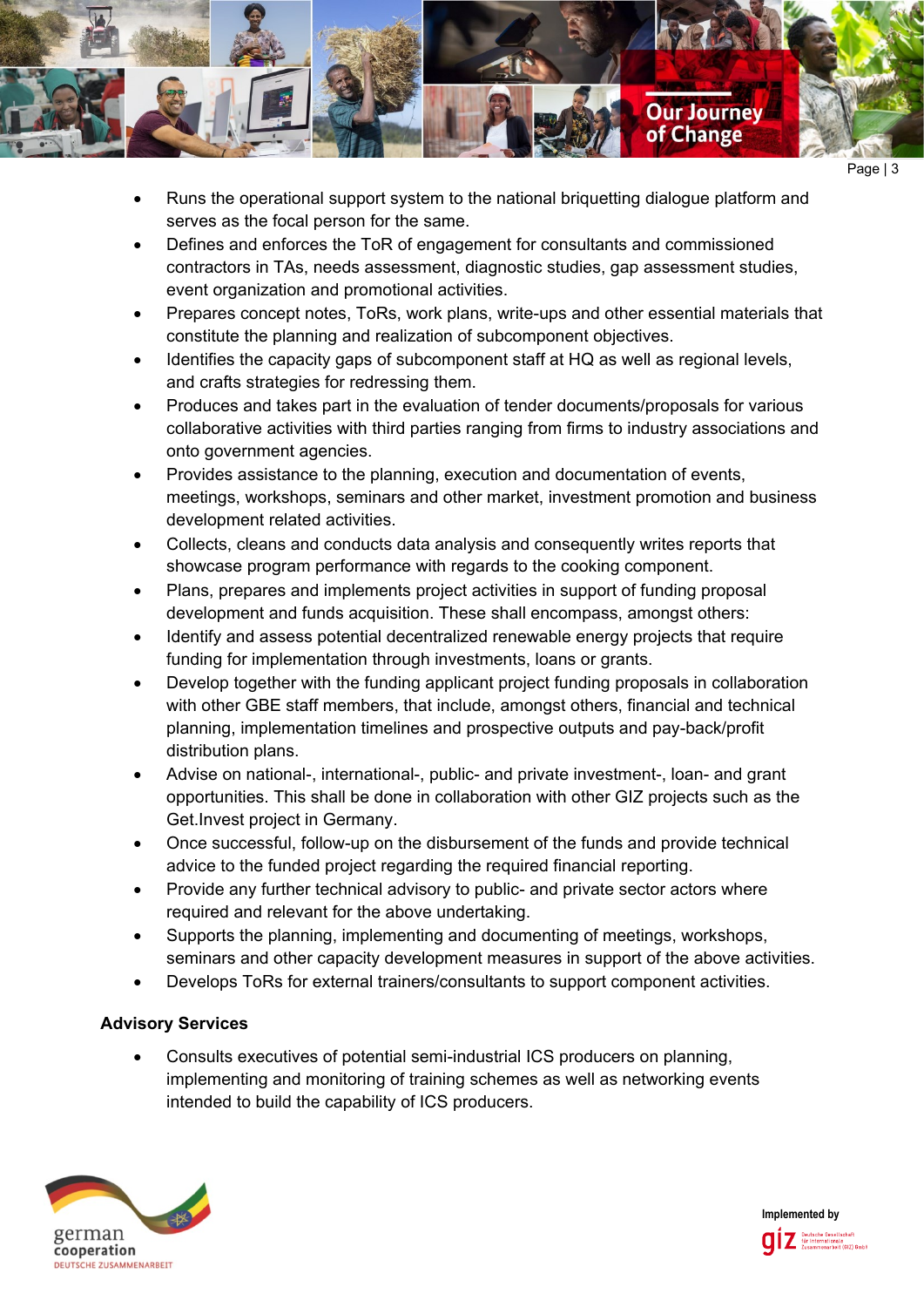

- Consults the component manager, policy advisor and other stakeholders in conceptualization, formulation, designing and development of cost-sharing and competitive grant schemes under the cooking component.
- Advises industry, sectoral, national cookstove & ICS associations on key strategies that will better position the private sector in the clean cooking value chain.
- Organizes and advises partners during public private dialogues on crafting, advocating for and tracking timely and relevant business agendas with the intention of bringing changes to constraints for private sector development.
- Consults clean cooking sector partner/players on better ways to create, develop and further their outreach in the relevant value chains.
- Assists private FDI firms in the identification, investment, creation of linkages and integration to the local markets.
- Works closely with training institutions, both inside and outside of the country, for improving their capacity around clean cooking technologies.
- Technically supports and supervises external contractors and service providers engaged to develop/strengthen markets, promote investments in the cooking sector and develop businesses identified and gives guidance on technical aspects and provides feedback on performance.

### **Networking and Cooperation**

- The recruited advisor will be working closely with fellow advisors/technical experts under the supervision of the head of the cooking component so as to ensure that all market, investment promotion and business development related activities in the cooking component are implemented on time, within budget and upon pre-specified quality standards.
- Collaborates with focal persons of government agencies (regional as well as federal), private sector representatives, chambers of commerce, sectoral associations, industry associations and others for an effective implementation of public private dialogues and other discussions within the realm of markets, investment promotion and business development.
- Works closely with commissioned contractors and consultants for an effective and efficient delivery of expected results.
- Consults routinely with and reports to the head of component regarding all relevant project activities. Undertakes duties in consultation and collaboration with his/her head of component and partner institutions to ensure smooth communication and knowledge exchange.



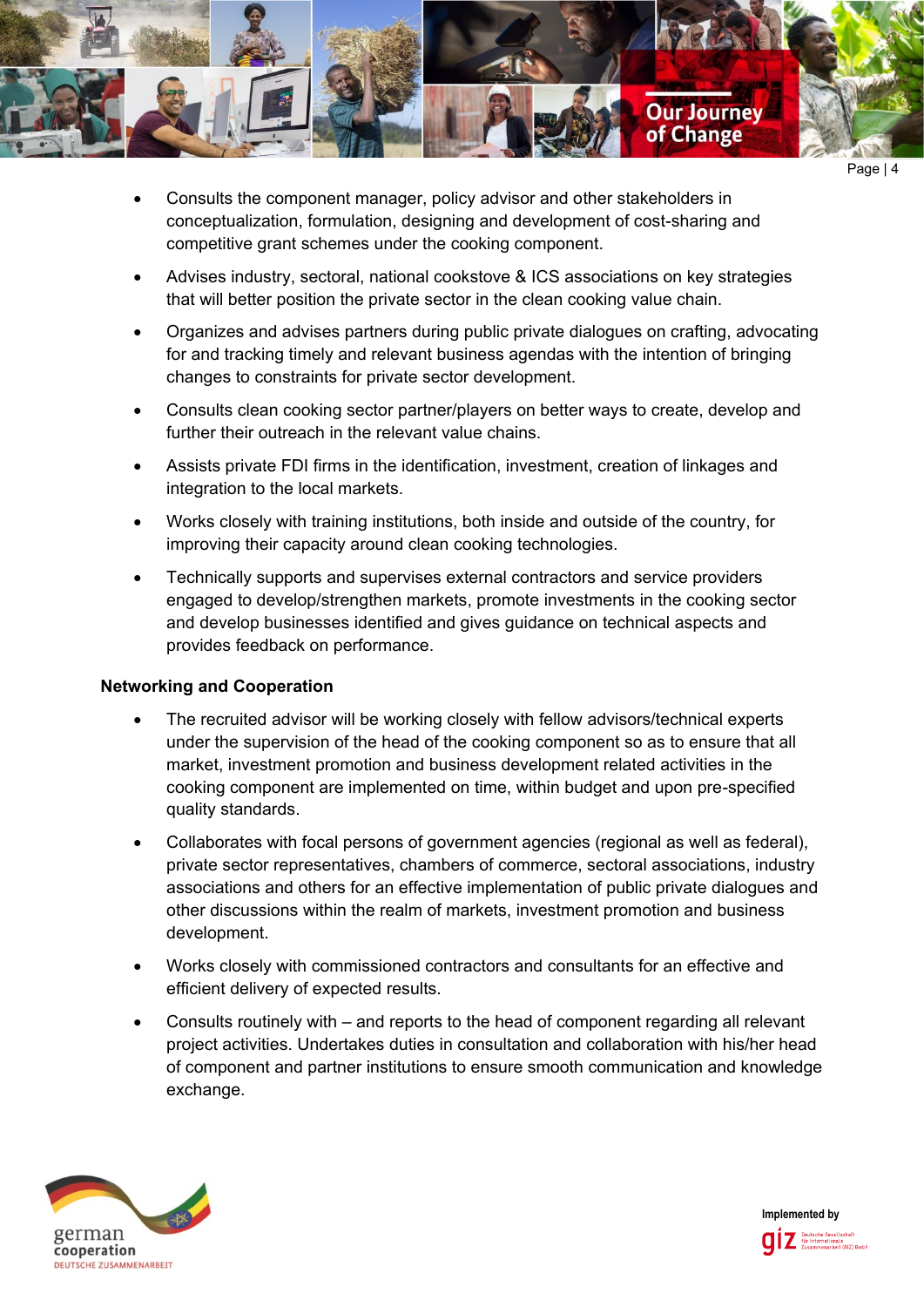

• Establishes and entertains relevant networks between key stakeholders relevant for the above activities.

#### **Monitoring, reporting and knowledge management**

- Provides relevant information and any other support needed by the following teams at project, country or global level as related to market and investment promotion as well as business development: Monitoring & Evaluation, Knowledge Management and PR & Communication.
- Updates information concerning the progress and results of his/her activities in any required on-line and off-line databases and data management systems in line with GIZ filing and ICT standards.
- Produce progress reports and participates in regular and ad-hoc internal meetings of the household energy cooking component.
- Contributes to the design and compilation of information material for external communication and knowledge management purposes.
- Shares all information about all market, investment promotion and business development related activities as well as research findings and studies that are relevant for the component.

### **General Duties**

- Familiarises with GIZ- and EnDev Ethiopia-specific planning, implementation and reporting procedures and its updates.
- Represents the interests- and always acts on behalf of GIZ and EnDev Household Energy program in Ethiopia.
- Participates in trainings related to his/her position and duties, as required and agreed on in the annual staff talks.
- Ensure the use of office and transport facilities in accordance with terms, conditions and any other agreements of usage.
- Carries out tasks relevant to the component which may not be explicitly mentioned in the job description but lie in its nature. Carries out other program/project activities as related to market and investment promotion as well as business development as assigned by the head of the Cooking Component, the head of EnDev Ethiopia and the head of the Energy Portfolio in Ethiopia.



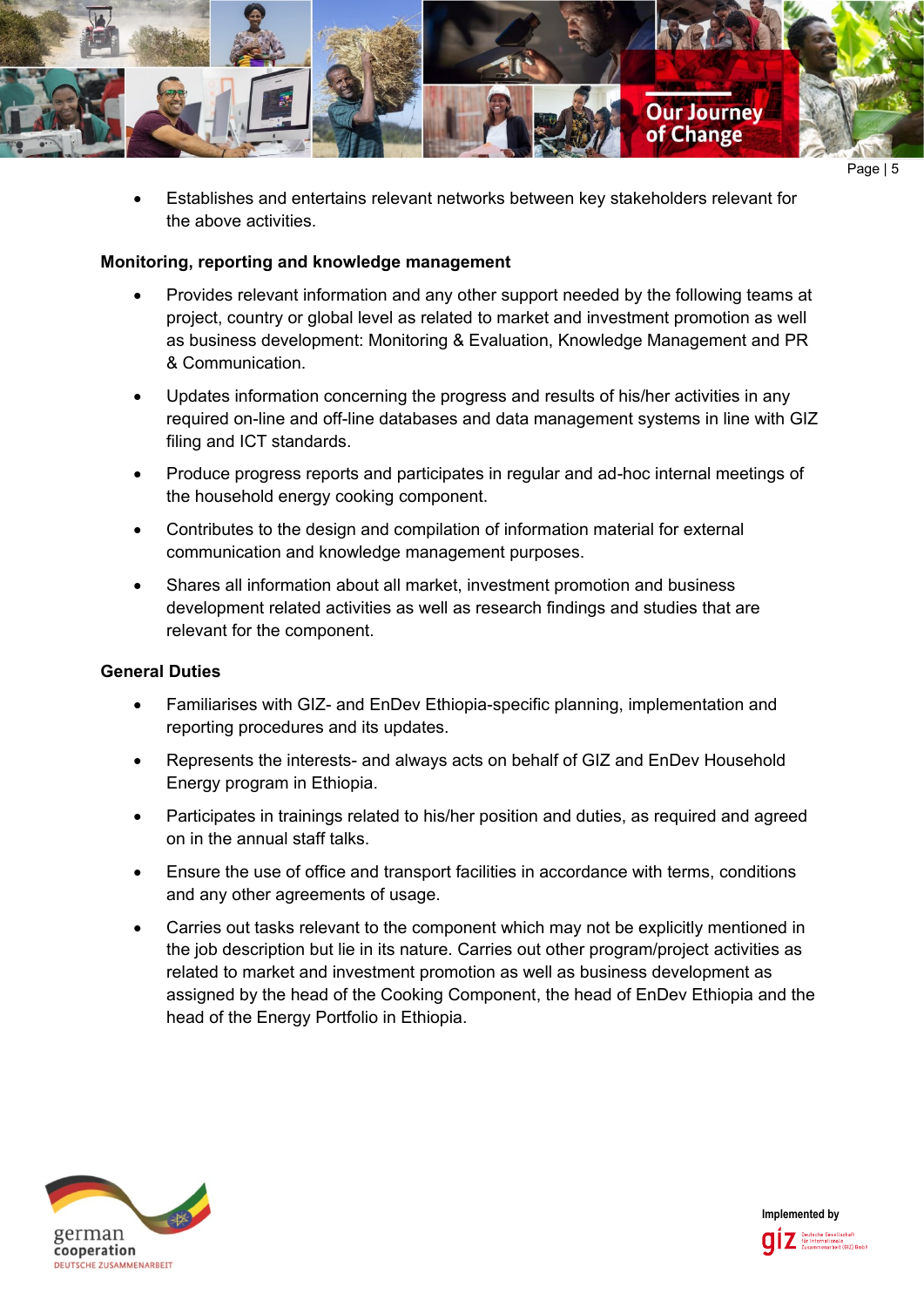

Page | 6

**Required qualifications, competencies, and experience**

### **Education Qualifications**

• Master's degree in Economics, Business Strategy, Energy Engineering, Natural Resources, Energy Management, Environmental Studies, African Development Studies or a related field and minimum eight years of experience with development cooperation, particularly in the energy and clean cooking sector.

# **Professional experience and competencies**

- Solid understanding of the energy sector in Ethiopia and with household energy clean cooking in particular as well as applicably gender sensitive project approaches is required;
- Solid working experience (minimum 6 years) in market development, investment promotion and business development within the private sector and focused on value chain development/strengthening.
- Proven experience in developing business development plans, market strategies and market-based approaches as well as with engaging key investors from private sector.
- Minimum 5 years' experience working on energy and household cooking is required.
- Excellent English and Amharic language proficiency, both in written and spoken form. Knowledge of any other local languages is an advantage.
- Proven experience in the field of household energy and/or the implementation of market-based and investment promotion approaches in rural settings, preferably in the displacement context;
- Strong demonstrated knowledge and experience with energy innovations and demonstrated ability to develop out-of-the-box solutions on issues related to markets, investment promotion and business development private sector actors and public sector partners;
- Ability to perform under high pressure in a dynamic environment, and adjust quickly to new circumstances;
- Excellent networking, partnership development, communication and presentation skills, considering the cultural and political contexts in development cooperation particularly in the energy sector;
- Good team player with a high interest in sharing knowledge and collaborating in dynamic and multicultural environments;
- Strong experience in project management will be an advantage;
- Experience in handling procurement processes and managing consultants towards the successful delivery of their assignment is considered an asset;
- Ability to apply good judgement in the context of assignments given, ability to plan own work and manage conflicting priorities;
- Proficiency in computer skills, use of relevant software and other applications strong analytical, research and documentation skills;
- Willingness to frequently travel to other regions in Ethiopia.